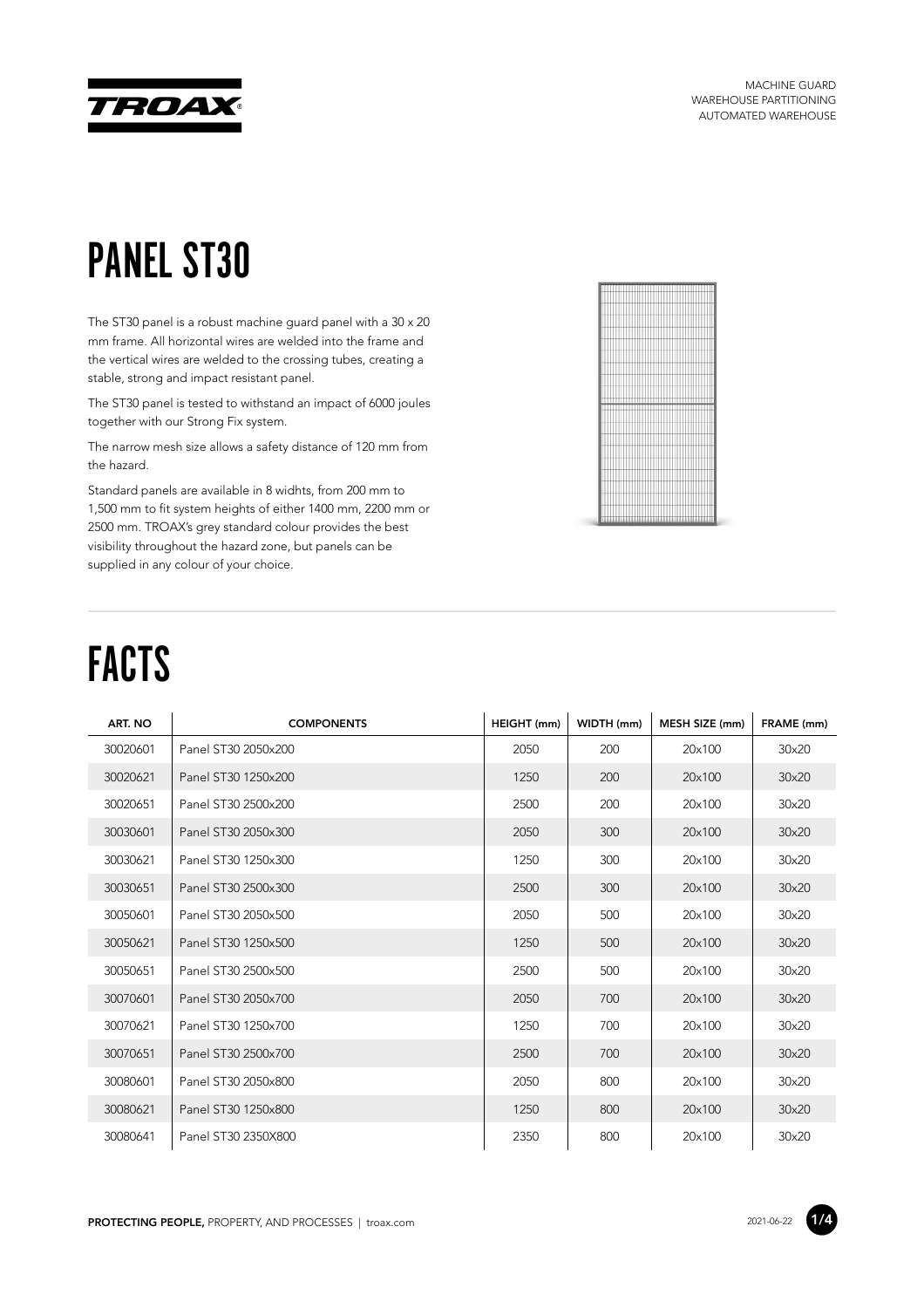

| ART. NO  | <b>COMPONENTS</b>    | HEIGHT (mm) | WIDTH (mm) | MESH SIZE (mm) | FRAME (mm)   |
|----------|----------------------|-------------|------------|----------------|--------------|
| 30080651 | Panel ST30 2500x800  | 2500        | 800        | 20×100         | 30×20        |
| 30100601 | Panel ST30 2050x1000 | 2050        | 1000       | 20×100         | 30×20        |
| 30100621 | Panel ST30 1250x1000 | 1250        | 1000       | 20×100         | 30×20        |
| 30100641 | Panel ST30 2350X1000 | 2350        | 1000       | 20×100         | 30×20        |
| 30100651 | Panel ST30 2500x1000 | 2500        | 1000       | 20×100         | 30×20        |
| 30120601 | Panel ST30 2050x1200 | 2050        | 1200       | 20×100         | 30×20        |
| 30120621 | Panel ST30 1250x1200 | 1250        | 1200       | 20×100         | 30×20        |
| 30120641 | Panel ST30 2350X1200 | 2350        | 1200       | 20×100         | 30×20        |
| 30120651 | Panel ST30 2500x1200 | 2500        | 1200       | 20×100         | $30\times20$ |
| 30150601 | Panel ST30 2050x1500 | 2050        | 1500       | 20×100         | 30×20        |
| 30150621 | Panel ST30 1250x1500 | 1250        | 1500       | 20×100         | 30×20        |
| 30150641 | Panel ST30 2350X1500 | 2350        | 1500       | 20×100         | 30×20        |
| 30150651 | Panel ST30 2500x1500 | 2500        | 1500       | 20×100         | 30×20        |

Finish on panels, posts and powder coated accessories has the last figure variants in **ART. NO.**

"**1**" = RAL 7037 Dusty Grey; "**2**" RAL 1018 Zink Yellow; "**5**" All other RAL colours or cut/welded; "**6**" RAL 9005 Jet Black, "**8**" Hot dip galvanized

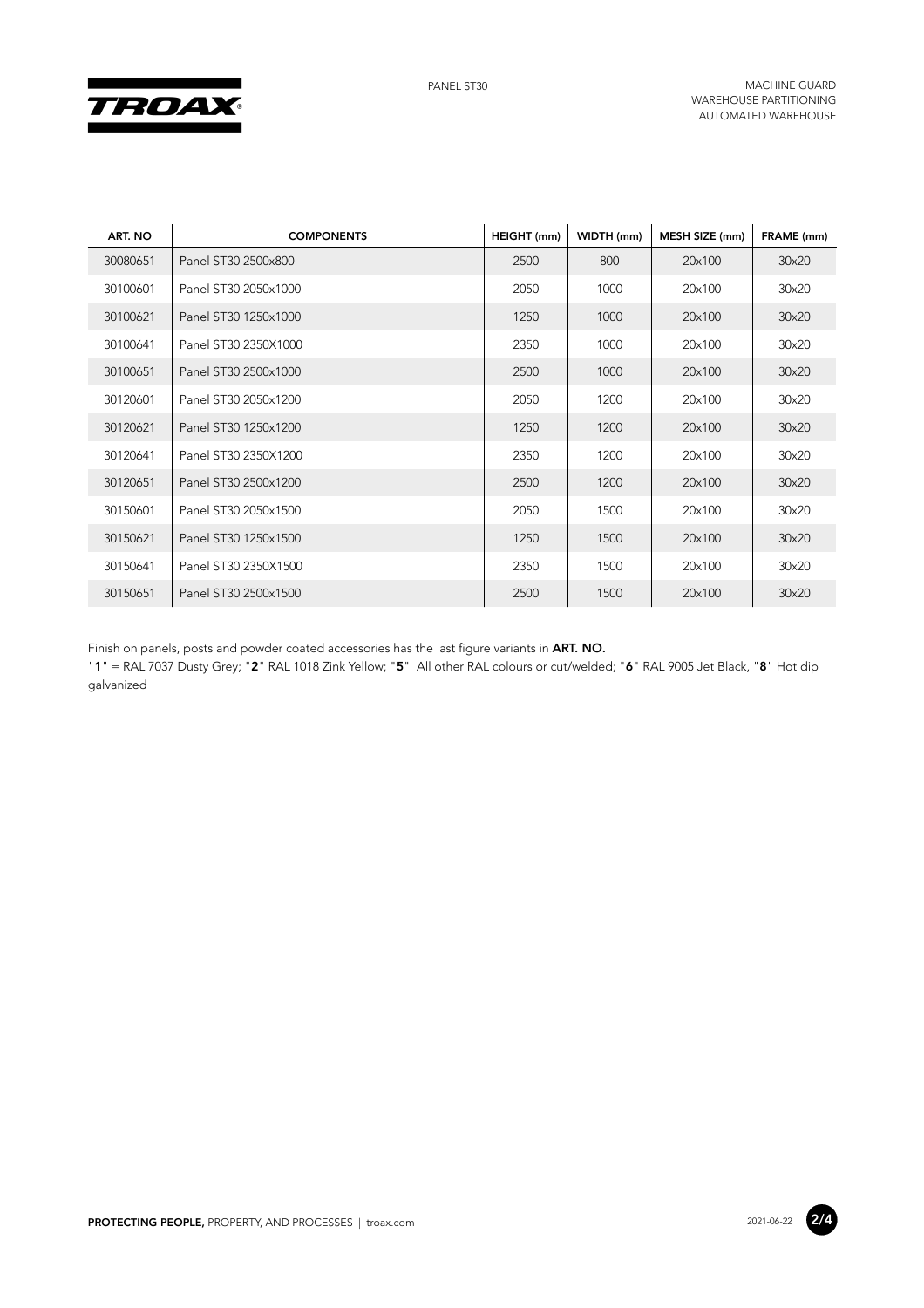

PANEL ST30 MACHINE GUARD WAREHOUSE PARTITIONING AUTOMATED WAREHOUSE

### ACCESSORIES











CUTTING PROFILES ST20/ST30

END PROFILE ST20/ ST30

EDGE COVER SNAPPER KICKPLATE

# COMBINE WITH







POST 80X80 OPTIMIZED

POST 60X40 SMART FIX RAPID FIX STRONG FIX